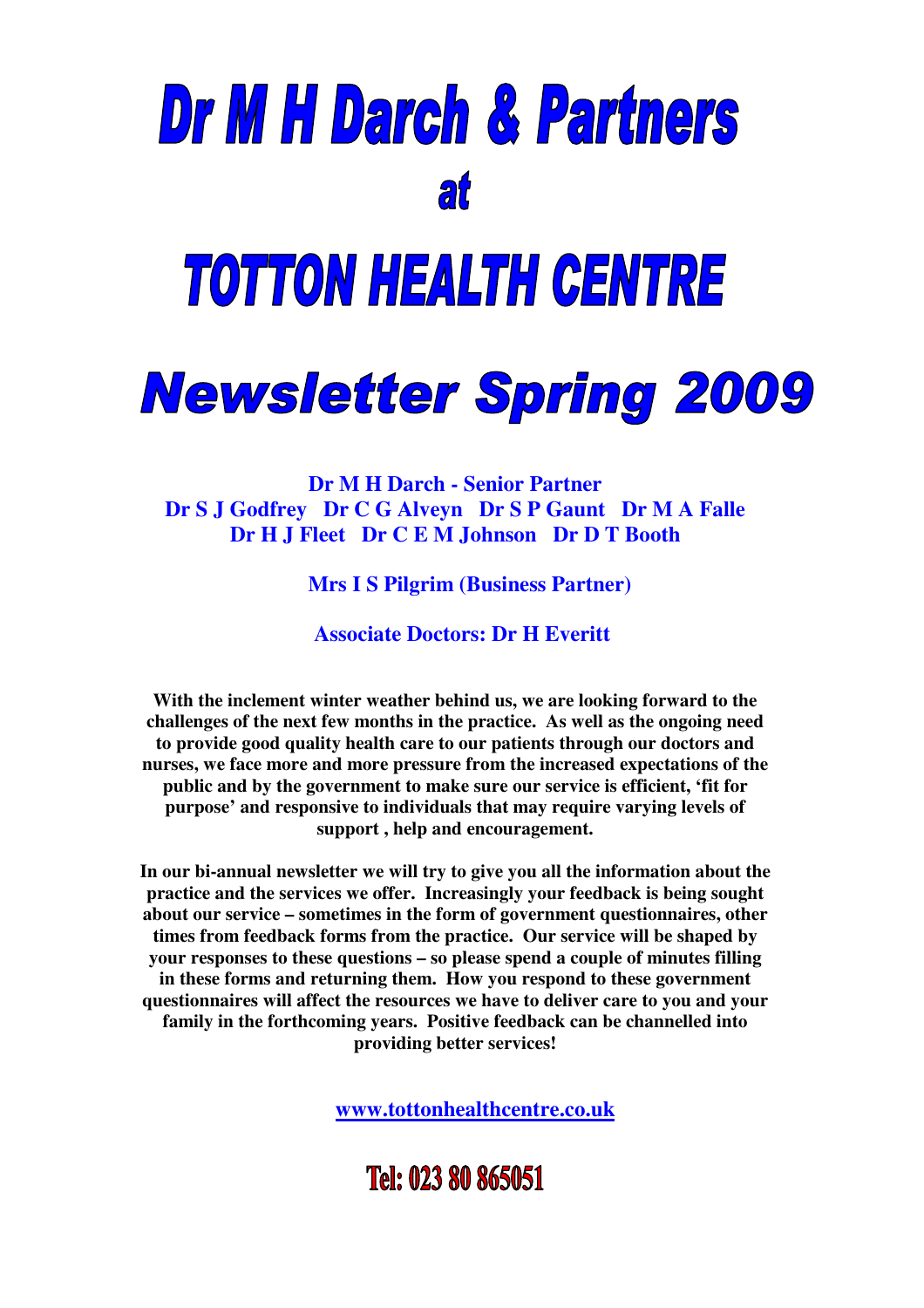### **The Retirement of Dr Malcolm Darch**

**Sadly, after 29 years at Totton Health Centre our senior partner, Dr Malcolm Darch, is retiring on 9 th May, 2009.**

**Malcolm has been instrumental in leading the practice over the past few years through changes in the way the practice is organised, involved tirelessly in gathering data for government targets and trying to work out how best to help the practice run in an efficient and cohesive manner. In his quiet, yet dedicated way, he has never lost sight of the fact that general practice is there to provide a personalised and supportive role for his patients. Despite the rapidly changing nature of general practice, he has always taken on new tasks to the best of his ability and worked hard – often late into the evening at the surgery as well as at weekends – to try to embrace these changes and see how they may best benefit you as patients and our practice as a whole.**

**He will be sadly missed by all the team in the practice, by the broader primary care teams in Totton and also by the many patients whom he has helped over the years. We will miss his warmth and sense of humour, his humility and boundless energy.**

**We would like to wish Malcolm and his wife, Claire, a long, enjoyable and well earned retirement full of new adventures.**

**From May 10 th , we will be known as Dr Godfrey and Partners. Our list will remain open and we will be pleased to welcome all new patients who would like to register with us.**

**We are delighted to announce that a new Partner, Dr. Andrew Powell will be joining the practice in May to replace Malcolm. We look forward to welcoming him into the practice.**

**A Farewell Message Book will be gifted to Malcolm when he retires. Patients will, therefore, have an opportunity to express their best wishes to Dr. Darch. If you would like to have a message inserted into the book, please ask at Reception for a slip to write on.**



**DON'T FORGET - we offer a selection of early morning, late evening and Saturday morning surgeries.**

**It is hoped that the wider range of appointment times – which are pre-bookable TWO WEEKS in advance - will make our service more accessible for certain groups of patients, particularly those who find coming to the surgery during the working week more difficult.**

s<br>Saturday mornings **Early mornings** 

Late evenings **Better services**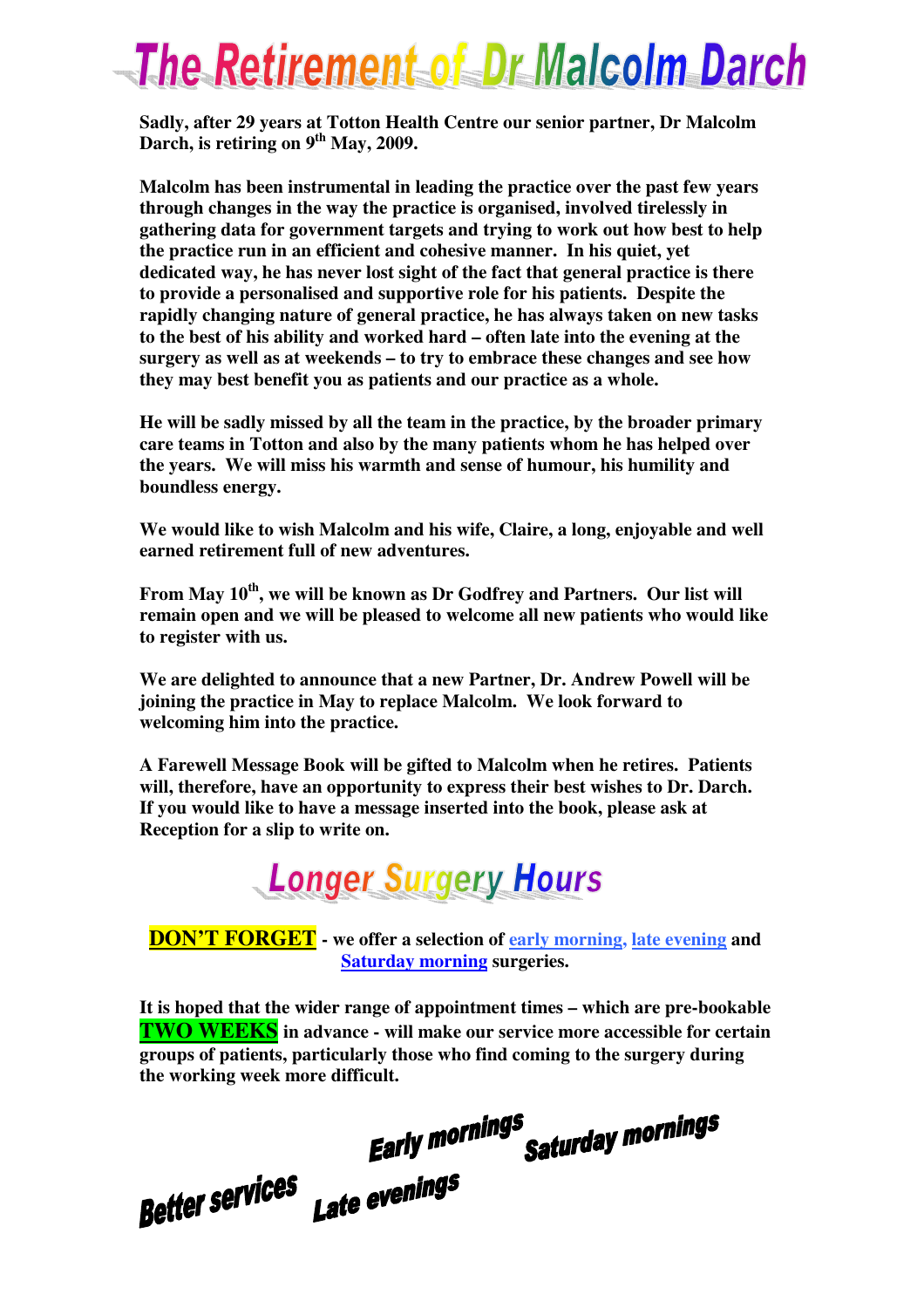

**As many of my patients will know, I undertook a period of sabbatical leave in New Zealand from mid-August 2008, returning to the UK just before Christmas.**

**After twelve years as a partner at THC I was keen to experience how other countries operate their healthcare systems; not to mention that it was also a good opportunity to have a change of scene for a few months! When the opportunity arose to work temporarily Down Under, my wife and I decided to take the plunge.**

**The journey to NZ is certainly a long one, but well worth the effort. The Land of the Long White Cloud – to give it its Maori name – lived up to its billing as one of the most scenic places on earth.**

**We were living on what was, in effect, a small farm in a very rural area, 15 miles west of Christchurch. There were six horses, five calves, two pigs and a few chickens to look after, not to mention a couple of cats and a very boisterous Alsation. It was a very steep learning curve, as neither of us is from a farming background, but ..... I am pleased to report that all the livestock survived in our care!**

**General practice was broadly similar in terms of the range of problems seen. However, patients have to pay for each consultation. I well remember my shock on first seeing that the top drawer of the surgery reception desk was a cash till!**

**Home visits are a rarity there – on my return, my colleagues were amazed to learn that I only did two visits in four months!**

**The town in which I was working was at the heart of a farming community, and there was a seemingly endless stream of Kiwi farmers coming through the door who had re-designed their hands with various power tools!! As the nearest hospital was many miles away, they invariably opted for having their wounds sewn up at the surgery; fortunately, most New Zealanders are tough and stoical people. Although I hadn't expected it to be put to such good use, I was certainly grateful for my minor surgery experience at Totton!**

**Returning to the UK in the depths of winter was a shock to the system, but as the weather improves and spring emerges, it's good to be home. I certainly look back though on our time in New Zealand with many fond memories.**

**If you ever get the chance to visit NZ, take the opportunity, it's well worth the trip.**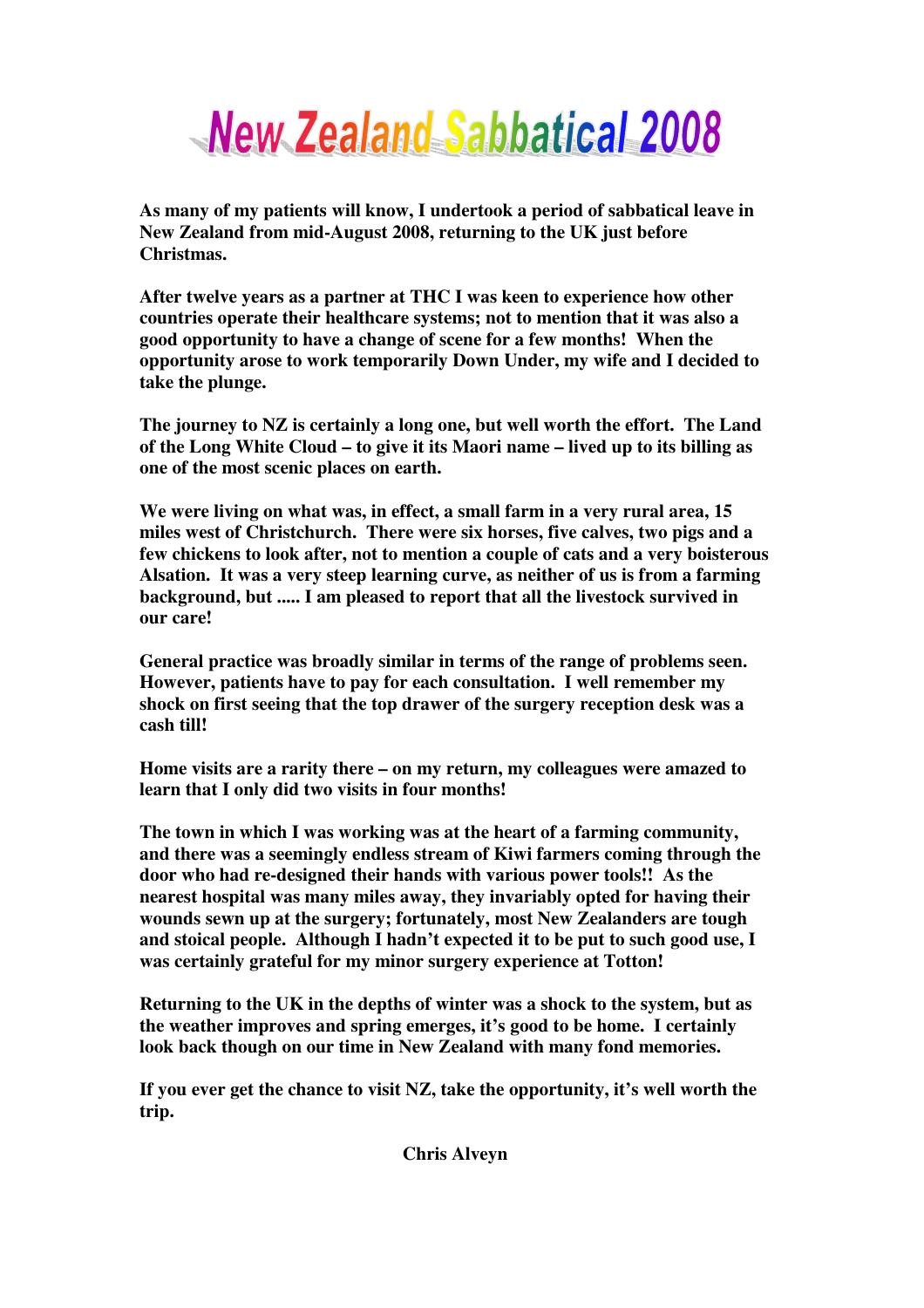

**Monday – Friday 8.30 am. – 6 pm.**

**(Except Monday lunchtime 1 pm - 2 pm. when we are closed for staff training)**

**Emergency on call Doctor**

**available from 8 am. - 6.30 pm.**

**Home visit requests**

**please phone before 12 noon**

**Blood or other test results**

**please phone between 9.30 am. – 12.30 pm.**

**Repeat Prescriptions**

**require 48hours to be processed. We do not accept prescription requests over the telephone unless the patient is infirm or elderly**

**PLEASE NOTE: MEDICAL EMERGENCIES OCCURRING OUTSIDE OUR STANDARD WORKING HOURS CONTINUE TO BE DEALT WITH BY THE OUT OF HOURS SERVICE ON TELEPHONE NUMBER 0844 811 3060**

### Useful Health Websites

**With increasing amounts of information accessible to the public, it is often difficult to know which websites offer reliable and patient–centred, sensible advice. Here are a few which you may find helpful :**

**Totton Health Centre details: www.tottonhealthcentre.co.uk National guidance on promoting good health and preventing and treating ill health: www.nice.org.uk Woman's health: www.menopausematters.co.uk Cancer support: www.cancerbackup.org.uk Arthritis support: www.arc.co.uk Travel Information www.fitfortravel.co.uk**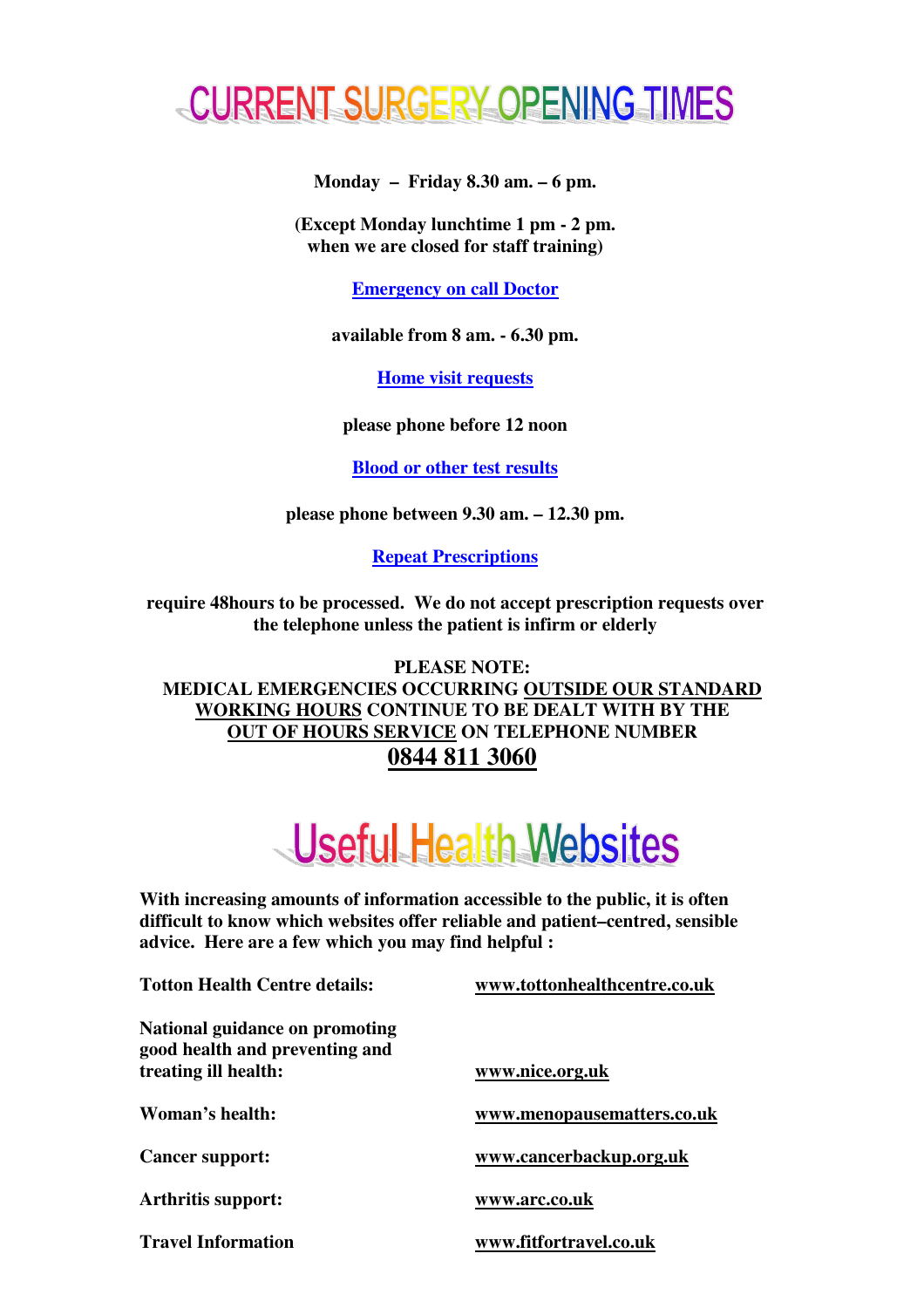

**Many conditions are self limiting and will get better on their own. Often, symptoms will resolve themselves after a few days and it may be that immediate medical attention is not necessary.**

**The GPs and Nurses at the practice are very happy to give advice over the phone. We will, of course, see you if we think that this is needed, or if there is doubt about a certain problem. However, a telephone consultation may be all that is required to give necessary reassurance and advice. This may save both you and the medical staff valuable time and leave appointments available for more urgent conditions.**



**The practice nurses run a clinic daily to help manage patients with relatively minor illnesses.**

**If in doubt, ask for TELEPHONE TRIAGE – it may save you time!**



**The UK has one of the worst levels of termination of pregnancy in Europe.**



**Teenage pregnancy in our area is relatively high.**

**We feel that access to contraception – and appropriate contraception is important. Some methods of contraception are more effective at preventing a pregnancy than others. If a 100 couples use condoms for a year, then approximately 12 – 15 pregnancies will ensue! Condoms are excellent (and very important!) at preventing the transmission of sexually transmitted diseases, but are not a guarantee against pregnancy.**

**Coils and implants are very effective at preventing pregnancies. They are easy to fit, do not require regular checkups and do not require you taking a pill every day – something that on occasions can be forgotten. They have very few problems and can be fitted at the surgery. If you are interested in learning more about these, please see your doctor to discuss.**

**Sexual health is important in anyone who is sexually active. Screening for Chlamydia can be done easily through the doctors' surgery; the highest risk groups for this disease are young adults, both men and women between the ages of 15 and 24 years. A simple urine test can be used for Chlamydia screening – just ask at reception or ask for a telephone consultation.**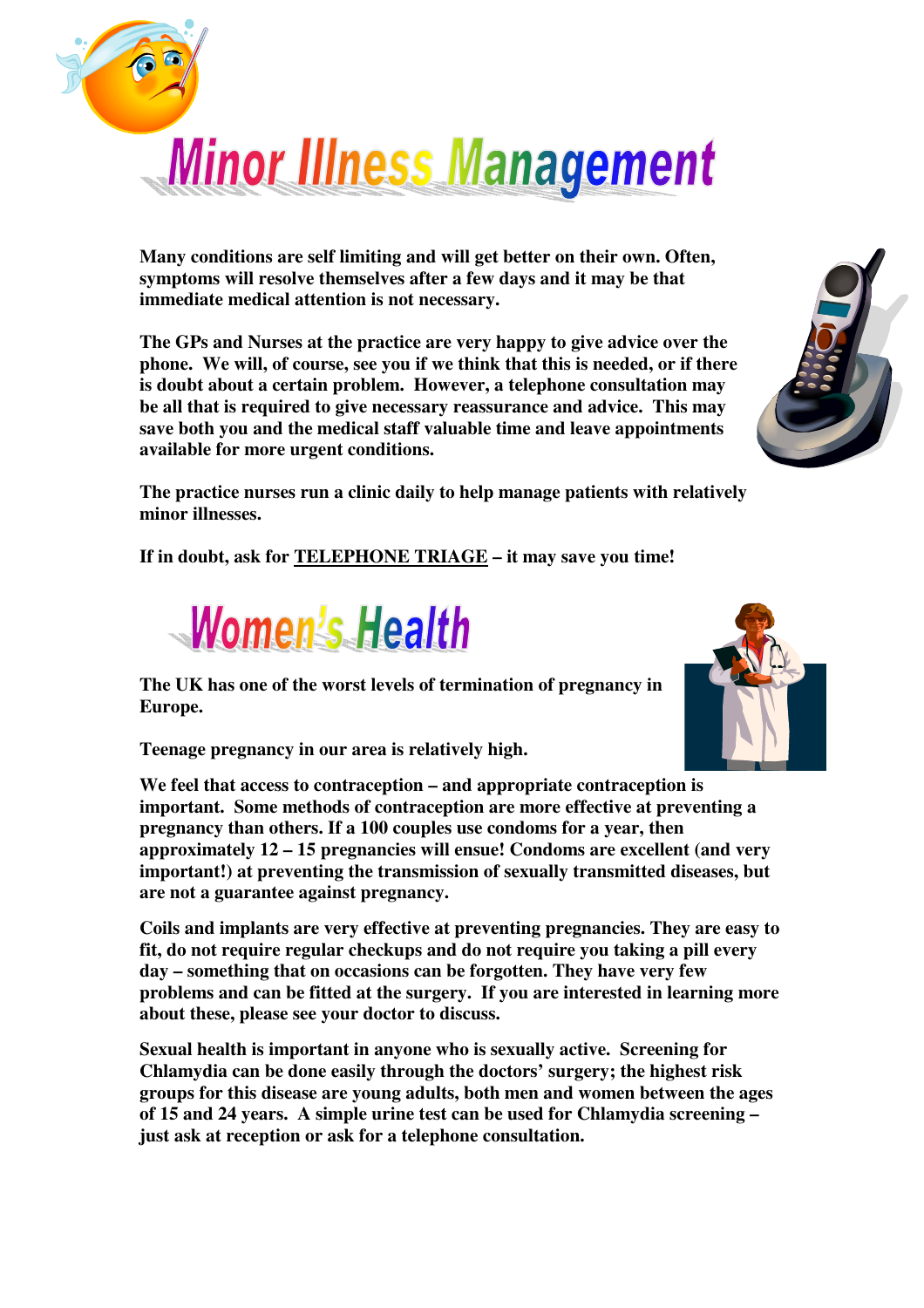### **Health Centre Tips**

**To make the practice run more smoothly, there are often small items of information that are useful to know to help you access the service you require more efficiently.**

#### • **Getting Test results from the surgery-9.30-12.30 daily**

**Blood tests generally take 3 days to be analyzed.**

**X-ray results often take over 2 weeks to be reported back to the surgery. Other hospital tests e.g. MRI or CT scans organised by the hospital are often sent separately to clinic letters and can take several weeks to get to the GP.**

**Please ring between 9.30 and 12. 30 pm each day – if a doctor or nurse needs to speak to you directly, the receptionist will let you know.**

• **Getting through to the practice on the telephone**

#### • **Avoid Monday mornings if possible!!**

**Monday mornings are by far our busiest time.**

**Please do not telephone for a routine appointment on Monday mornings; telephone later in the day or, if you can, on another morning. PLEASE DO NOT USE A 'RING BACK' FACILITY – our practice phone system does not recognise this and so will not work – you will only get irritated when we don't ring you back!**

#### • **Travelling abroad?**

**Book a telephone appointment with the travel nurse as soon as you know you are travelling, to check whether immunisations are needed or if travel advice is required.**

#### • **Repeat Prescriptions**

**Please will patients who are on more than one regular medication try to request all the drugs they need at the same time. If the medicines are 'out of step' with each other, please the Prescription Receptionist know; they can easily sort this problem out for you.**

#### • **Blood Tests**

**The demand for blood tests is increasing and, unfortunately, our part-time phlebotomist, Jackie, cannot do them all in the surgery. We try to keep her appointments for the elderly and those that have difficulty travelling. Blood tests can be done at Lymington Hospital or at Southampton General Hospital – details are on your blood test forms.**

#### • **Hay fever prescriptions**

**You do not need a doctor's appointment for your annual hay fever medication. If you have had the scripts before, please drop your written request into the surgery or discuss it with your doctor by booking a planned telephone consultation.**

> **TEL: 023 80 865051 www.tottonhealthcentre.co.uk**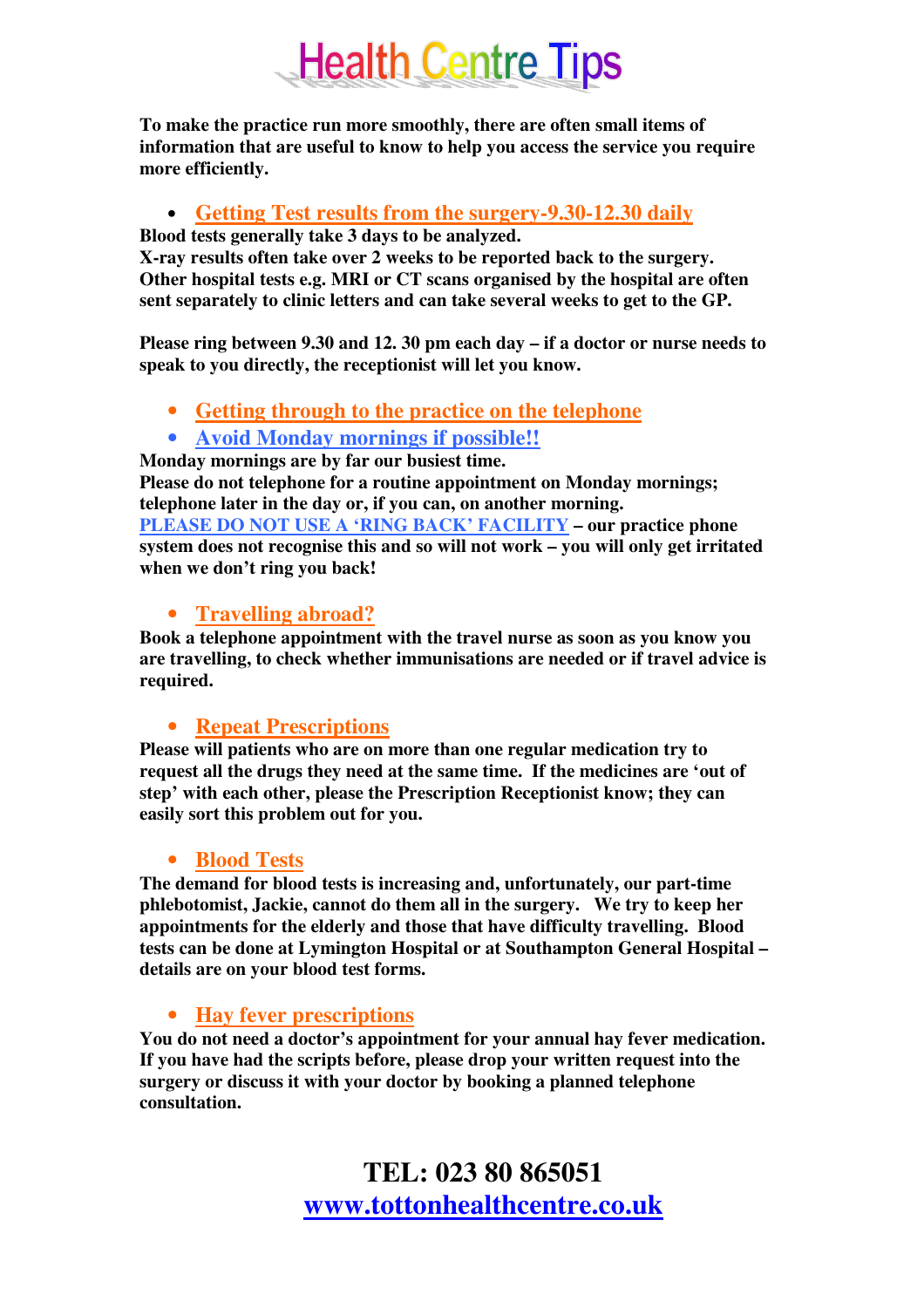### **Our Annual Patient Survey 2008**



#### **OVERALL SATISFACTION WITH THE PRACTICE - 83%**

**Each year our patients are asked to complete a questionnaire about the service and care that they received at the practice. Once again, we were encouraged by the results achieved; we scored higher than the national average in virtually every category. Patient expectations are, quite understandably, high and our survey results go some way to proving that we are making the very best endeavours to meet these demands.**

**The survey aims to question patients about their whole experience when making an appointment, getting seen by the doctor or nurse, the overall attitude of the staff and the responsiveness of the service we provide.**

**Particular areas where patients felt we did well are listed below:**

| Satisfaction with the availability of a particular doctor<br>Satisfaction with the doctor involving the patient in decision making<br>Satisfaction with the time the doctor spent with the patient<br>Satisfaction with the doctors caring and concern<br><b>Satisfaction with nurses thoroughness</b><br>Overall satisfaction with the nursing team | $81\%$<br>86%<br>$84\%$<br>88%<br>$92\%$<br>$91\%$ |
|------------------------------------------------------------------------------------------------------------------------------------------------------------------------------------------------------------------------------------------------------------------------------------------------------------------------------------------------------|----------------------------------------------------|
|------------------------------------------------------------------------------------------------------------------------------------------------------------------------------------------------------------------------------------------------------------------------------------------------------------------------------------------------------|----------------------------------------------------|

**There is always room for improvement and we are aware of this.**

**Our main aims this year are as follows**

- **Improving patient awareness of extended hours surgeries being offered**
- **Continuing to seek ways of improving the telephone system and telephone access for patients**
- **Continuing to monitor and maintain patient access i.e number of appointments, type of appointments**

**Thank you to everyone who took the time and trouble to complete the questionnaire. It has certainly been helpful in reinforcing the message that, as a primary care team, the service and care we provide is generally appreciated and thought to be of a high standard.**

**You have our assurance that we will continue to review our service to ensure we maintain that high standard.**